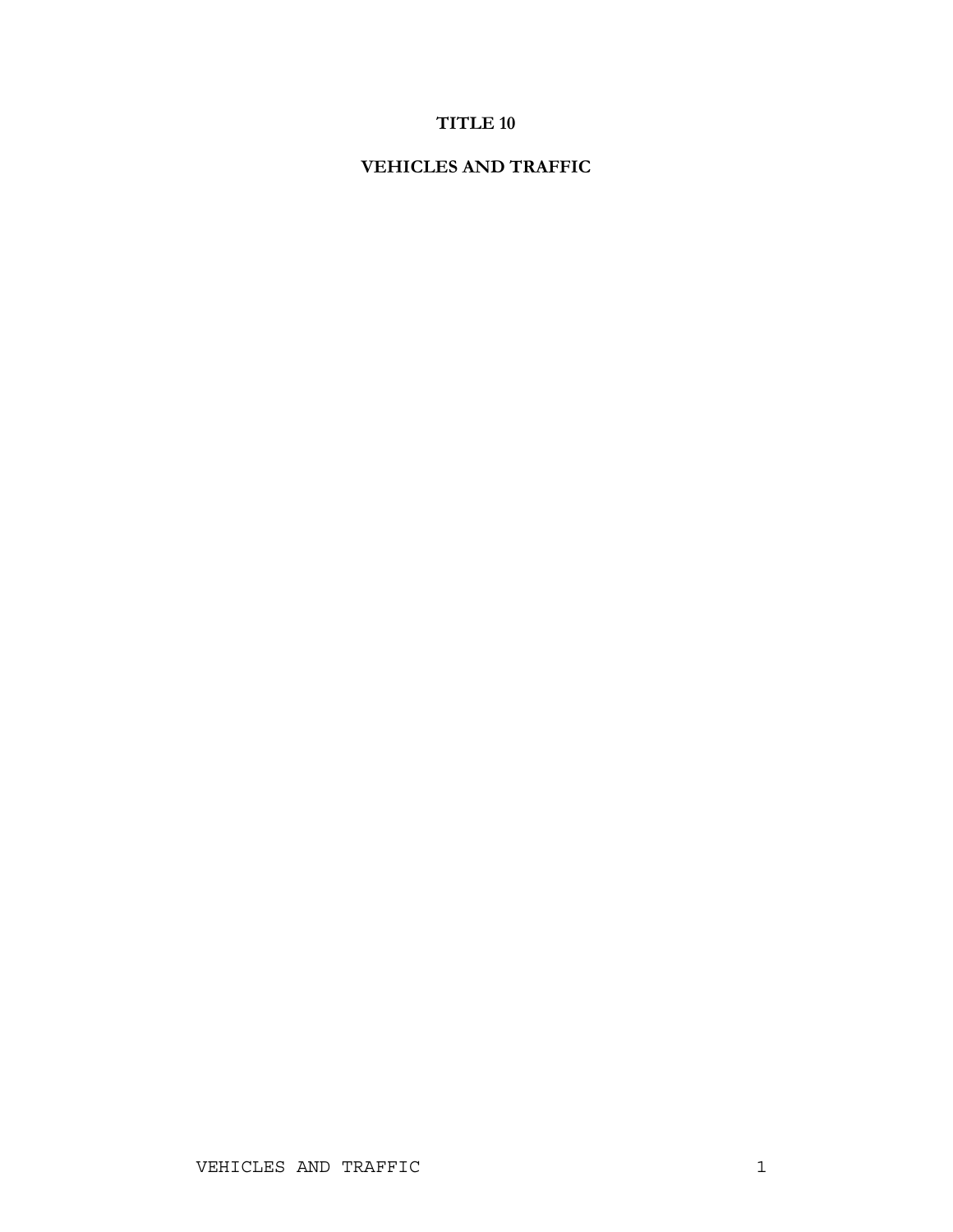# **TITLE 10**

# **VEHICLES AND TRAFFIC**

# **Chapters:**

| 10.01 | <b>Street names</b>                                                 |
|-------|---------------------------------------------------------------------|
| 10.02 | Hindering the free passage of streets, alleys, sidewalks prohibited |
| 10.08 | Stop intersections                                                  |
| 10.09 | <b>Yield intersections</b>                                          |
| 10.16 | Parking                                                             |
| 10.32 | Truck routes and weight limits                                      |
| 10.36 | <b>Operation of vehicles</b>                                        |
| 10.40 | <b>Speed limits</b>                                                 |
| 10.60 | Vehicle identification number                                       |
| 10.62 | Abandoned vehicles                                                  |
|       |                                                                     |
|       |                                                                     |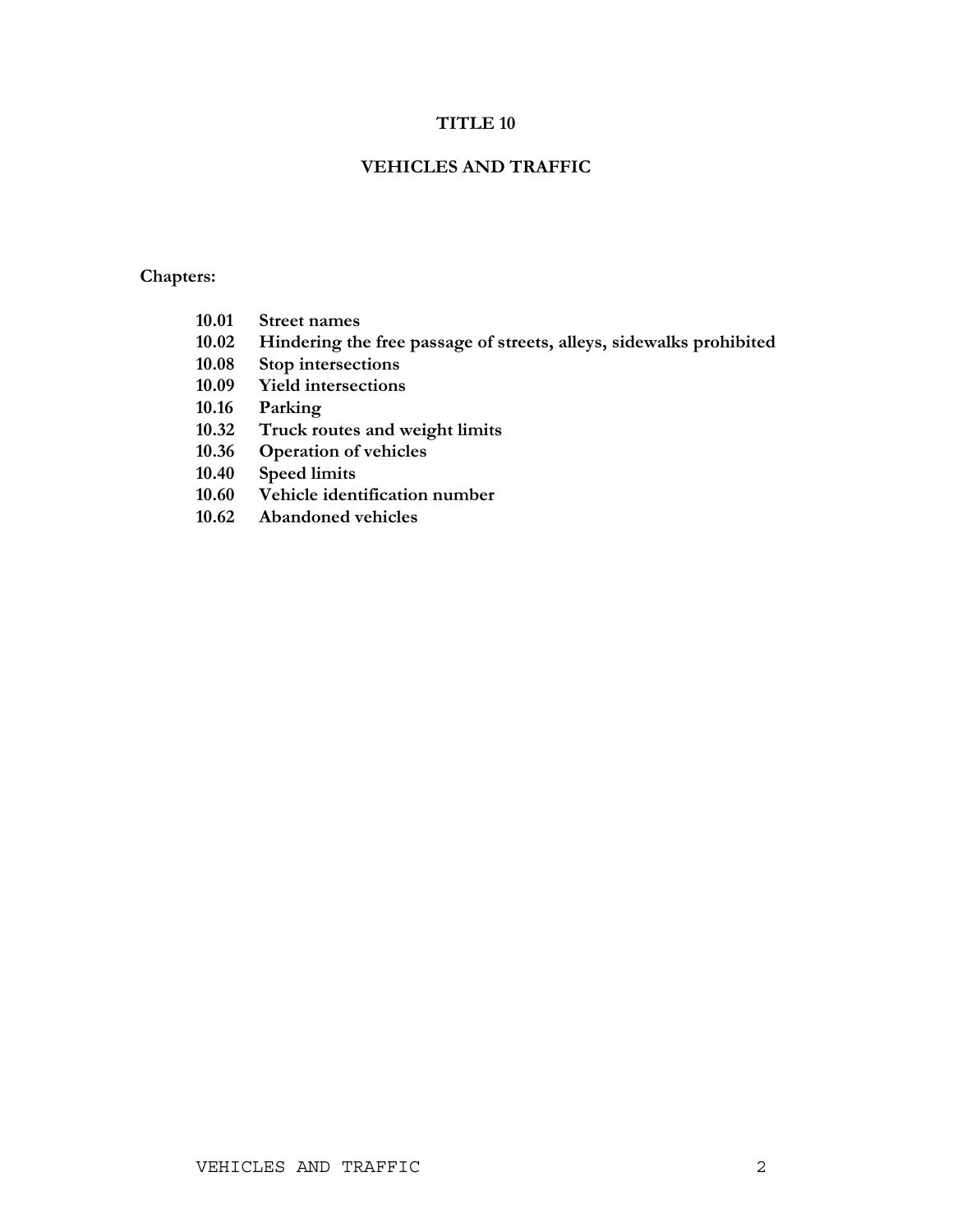# **STREET NAMES**

**Sections:** 

#### **10.01.010 Street names designated**

**10.01.010 Street names designated.** A need exists to rename streets to make a more unified system to support the Enhanced 911 Emergency System and House Numbering System.

| First Street is renamed to Cherry Street           |
|----------------------------------------------------|
| Third Street is renamed to Ash Street              |
| Fourth Street is renamed to Spruce Street          |
| Fifth Street to renamed to Walnut Street           |
| Front Street is renamed to First Street            |
| Saint John Street is renamed to West Second Street |
| Lumbe Street is renamed to East Second Street      |
| King Street is renamed to East Second Street       |
| South Street is renamed to Third Street            |
| Herman Street is renamed to Fifth Street           |
| Atkins Street is renamed to Eighth Street          |
| Wells Street is renamed to Ninth Street            |
| Sanders Street is renamed to Tenth Street          |
| Main Street is renamed to State Road 64            |
| Oak Street is renamed to State Road 145            |

The following streets had no names and are hereby named the following:

King Street Pruitt Street Poplar Street Bergs Lane Maple Street Oak Street

Attachment A Depicts the Town as before.

Attachment B Depicts the Town with the new street names. (See the following page for map of new street names) (Ord. 89-03, July 13, 1989) (Res. 84-5, Aug. 7, 1984) (Res. 84-4, July 11, 1984)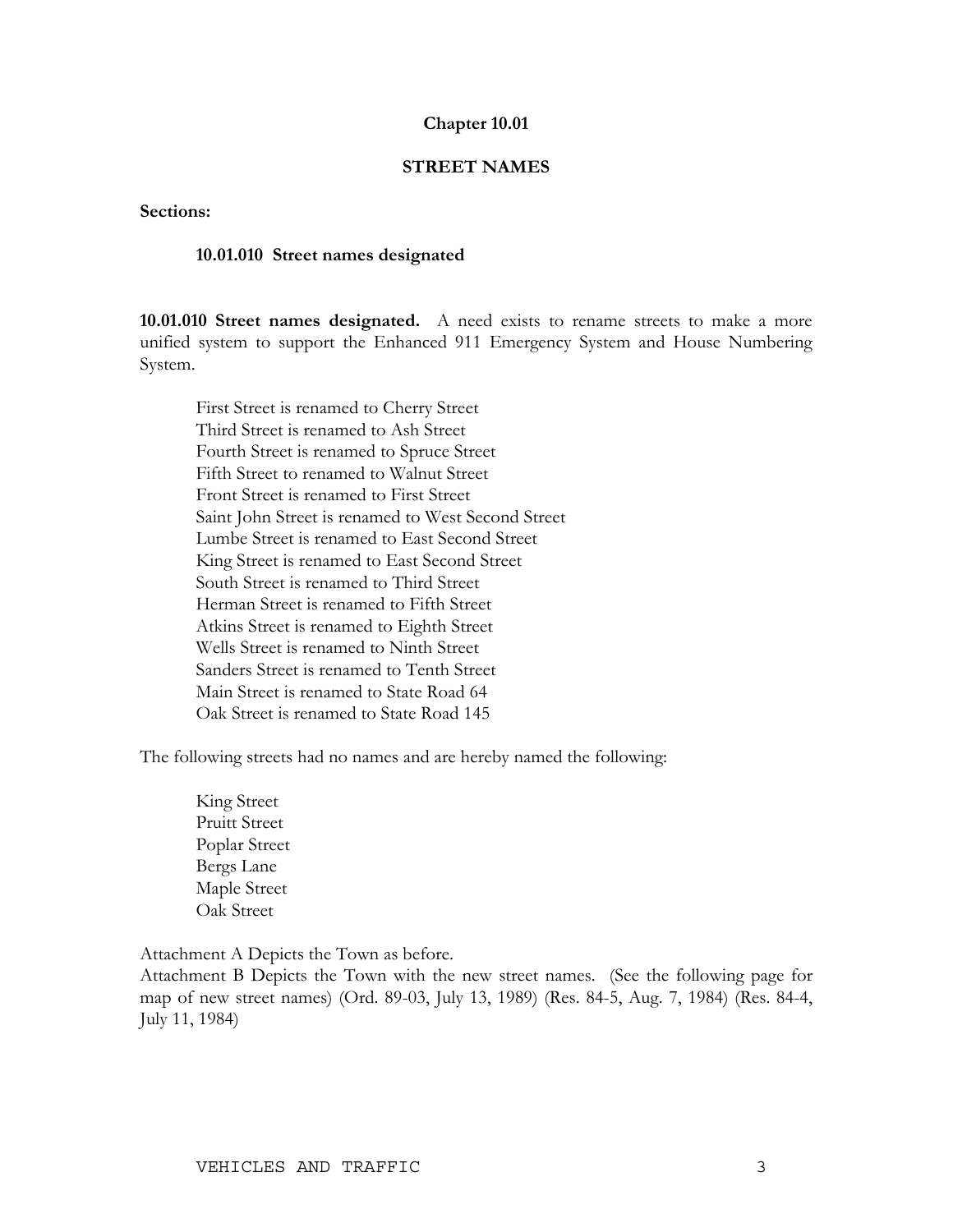VEHICLES AND TRAFFIC 4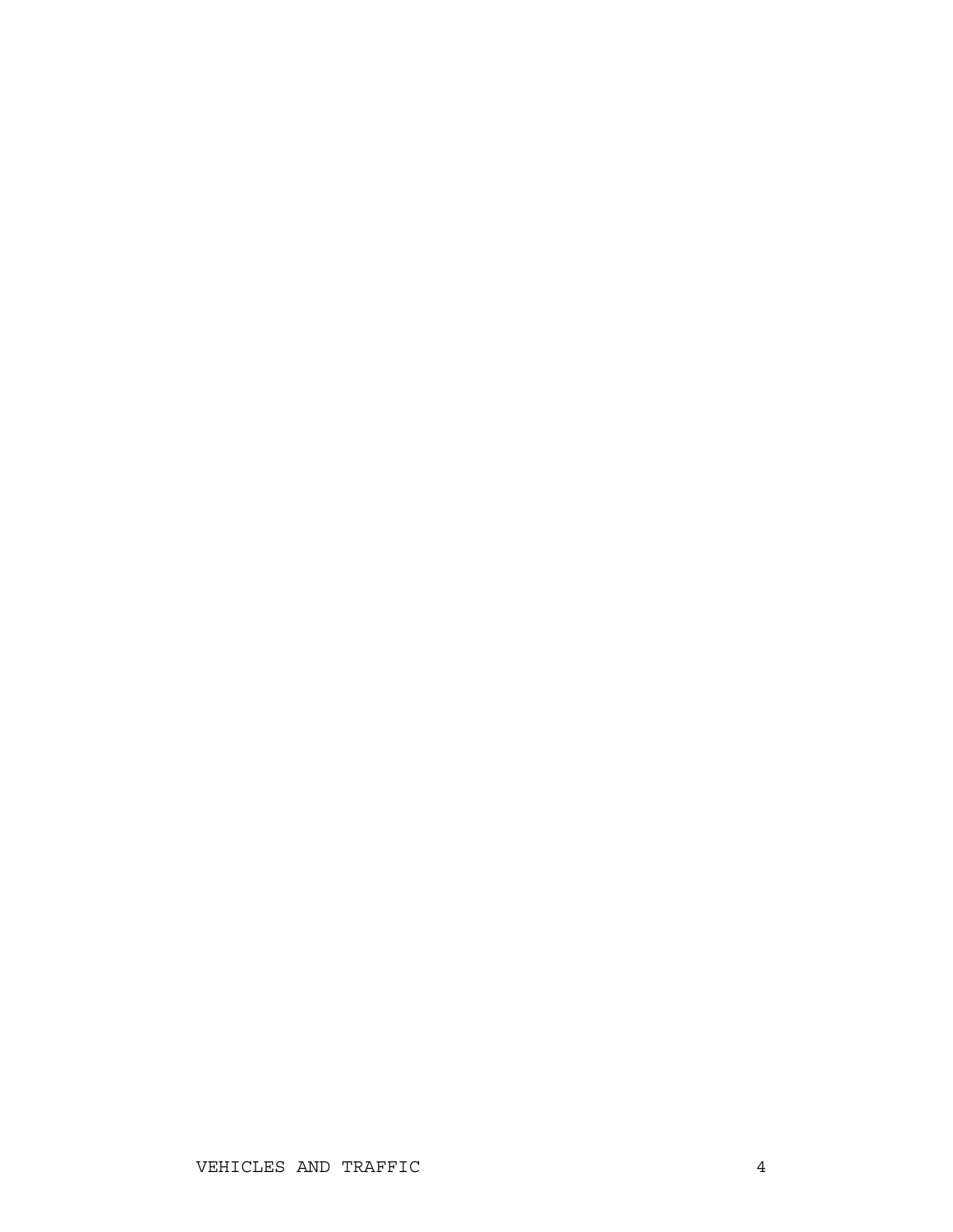# **HINDERING THE FREE PASSAGE OF STREETS, ALLEYS, SIDEWALKS PROHIBITED**

**Sections:** 

|  | 10.02.010 Obstructions in streets, alleys, lanes or sidewalks |  |  |  |  |
|--|---------------------------------------------------------------|--|--|--|--|
|--|---------------------------------------------------------------|--|--|--|--|

- **10.02.020 Line of railroad cars standing across streets**
- **10.02.030 Placing railroad cars on streets**
- **10.02.040 Obstruction of street gutters**
- **10.02.050 Throwing offal into the streets**
- **10.02.060 Removal of objectionable matter from streets**
- **10.02.070 Town Marshal duties**

**10.02.010 Obstructions in streets, alley, lanes or sidewalks.** That any person who shall obstruct or hinder the free passage of any street, alley, lane or sidewalk, by placing thereon any, building material, horse to be shod, vehicle to be repaired or any animal or furniture shall upon conviction thereof, become liable for and forfeit to said town a fine penalty and forfeiture in any sum not less than one nor more than five dollars for each day's obstruction, to be recovered according to law. Provided that nothing in this section shall prohibit the loading or unloading of goods, merchandise so without needless delay. (Res. 94-03, April 7, 1994) (Ord. 2, S1, Sept. 5, 1892) (Ord. 2, S1, Feb. 17, 1884)

**10.02.020 Line of railroad cars standing across streets.** Any conductor, running a train who shall suffer or permit any train of cars to remain standing across any public street or highway within the corporate limits of said town to the hindrance of travel for a longer time than ten minutes, or who shall leave any cars, car, or part of a car standing upon a street crossing, shall upon conviction thereof become liable for and forfeit to said town a fine penalty and forfeiture in any sum not less than one nor more than ten dollars, to be recovered according to law. (Ord. 2, S2, Sept. 5, 1892) (Ord. 2, S2, Feb. 17, 1884)

**10.02.030 Placing railroad cars on streets.** Any person who shall place any R.R. car upon any street crossing for the purpose of loading or unloading in any street in said town, shall become liable for and forfeit to said town a fine penalty and forfeiture in any sum, not more than three nor less than one dollar to be recovered according to law. (Ord. 2, S3, Sept. 5, 1892) (Ord. 2, S3, Feb. 17, 1884)

**10.02.040 Obstruction of street gutters.** Any person who shall deposit or cause to be deposited any dirt, trash, or any other substance into any ditch or gutter opened by the proper authority for drainage of said town or any part thereof, within the corporate limits of said town, which would prevent the free passage of water, shall become liable for and forfeit to said town a fine penalty and forfeiture in any sum not less than one nor more than ten dollars to be recovered according to law. (Ord. 2, S4, Sept. 5, 1892) (Ord. 2, S4, Feb. 17, 1884)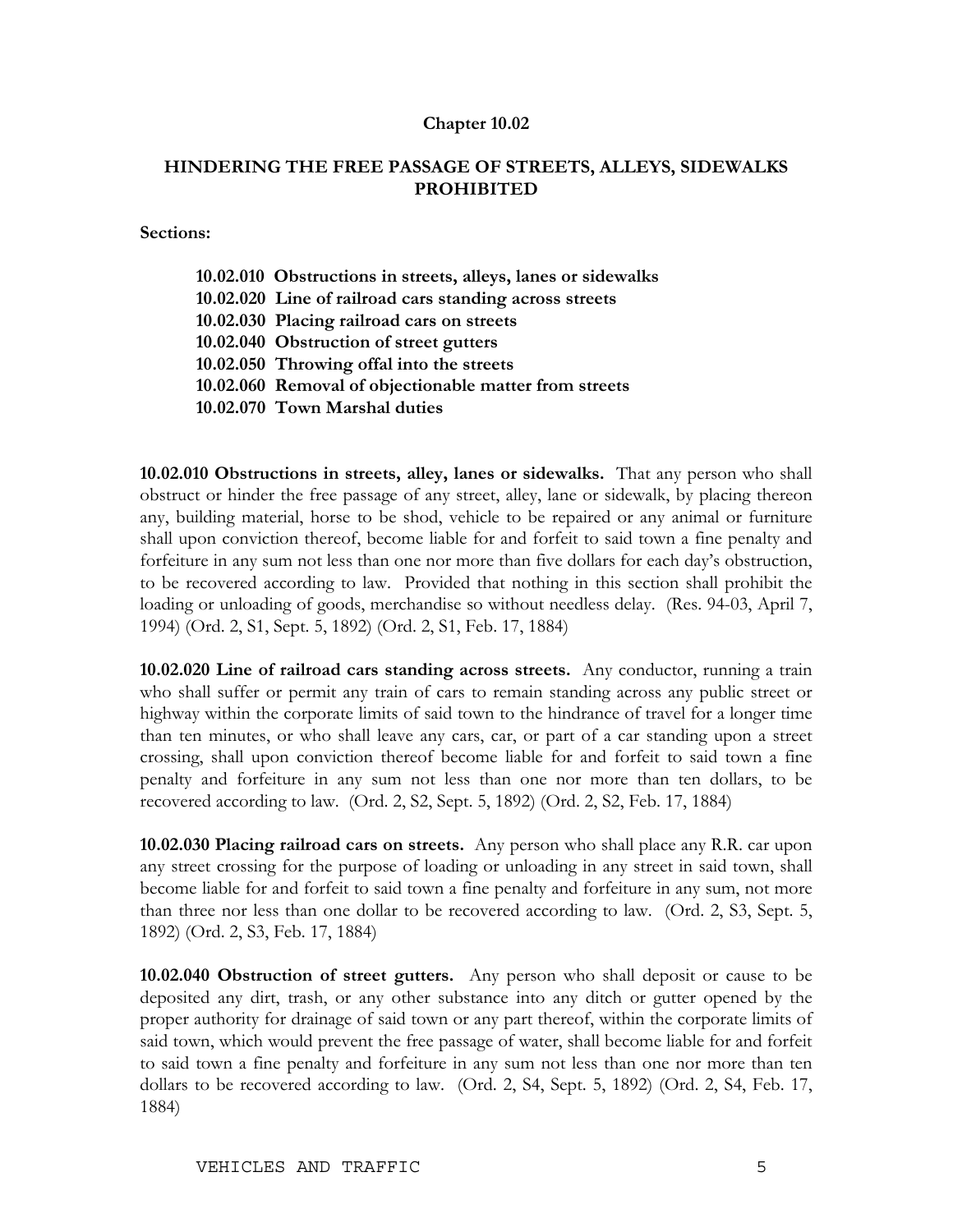**10.02.050 Throwing offal into the streets.** Any person who shall throw any vegetable matter, meat, filth or carcass of a dead animal or who shall cause or suffer the flow of any stagnation or noxious fluid in any gutter or upon any street, public square or alley of said town, shall upon conviction thereof become liable for and forfeit to said town, a fine penalty and forfeiture in any sum not less than one nor more than ten dollars to be recovered according to law. (Ord. 2, S5, Sept. 5, 1892) (Ord. 2, S5, Feb. 17, 1884)

**10.02.060 Removal of objectionable matter from streets.** It is hereby made the duty of the Marshal to remove all dead animals, or decaying vegetable matter outside of the corporation limits and collect his damage from the owners of said dead animals, or from the persons who deposits said decayed matter upon the streets or suffer the same to remain upon their premises, and upon their refusal to pay him said charges he shall collect the same in an action of debt in the name of the corporation, Provided that whenever the Marshal fails to collect his charges as above mentioned, the Board of Trustees shall allow him suitable and reasonable recompensation therefor. (Ord. 2, S6, Sept. 5, 1892) (Ord. unnumbered, S5, Oct. 17, 1885) (Ord. 2, S6, Feb. 17, 1884)

**10.02.070 Town Marshal duties.** The Town Marshal has the authority to ask that any obstructions of sidewalks be removed. (Res. 94-03, April 7, 1994)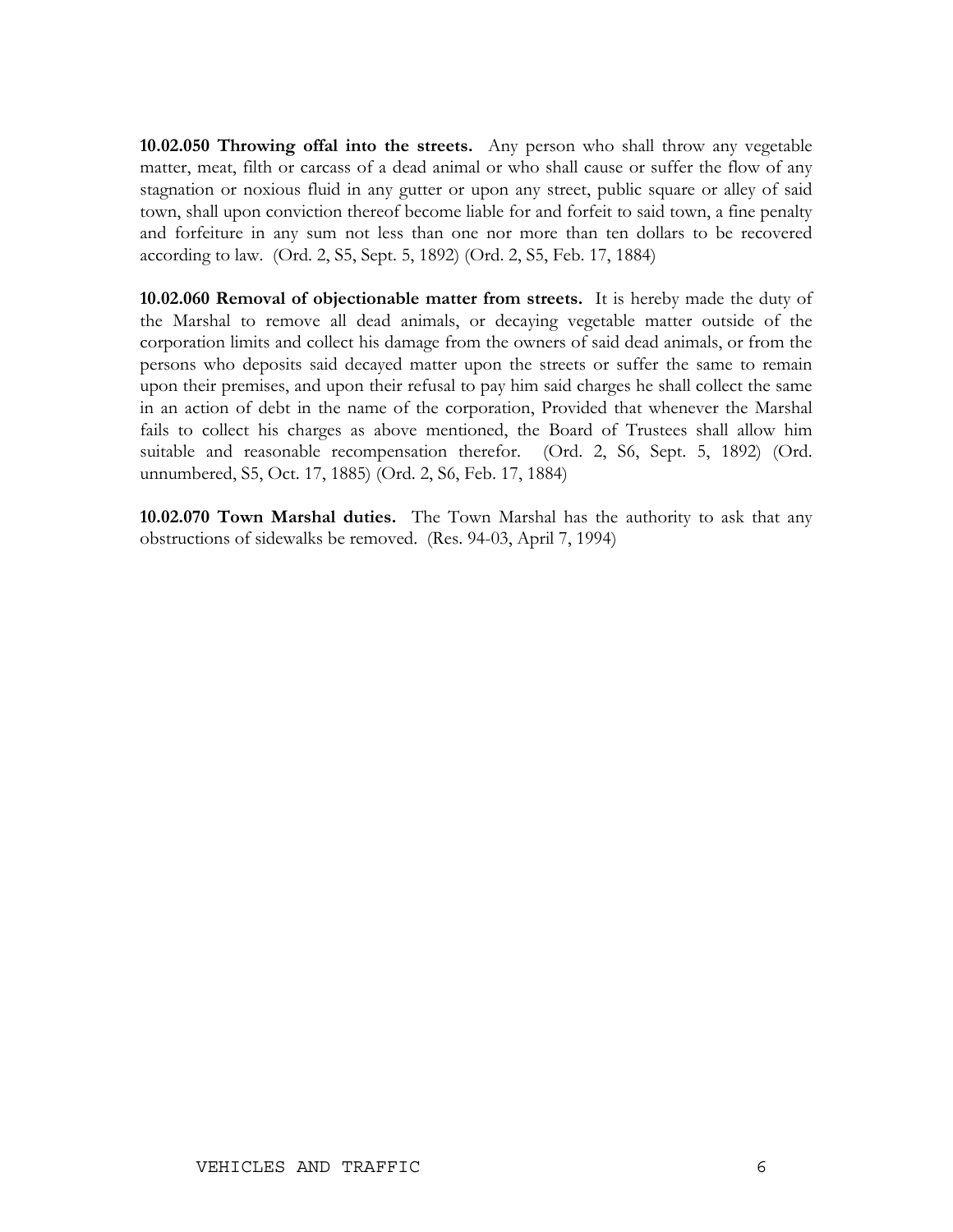# **STOP INTERSECTIONS**

#### **Sections:**

#### **10.08.010 Stop intersections designated**

**10.08.010 Stop intersection designated.** Stop signs are to be placed at the following intersections:

- (1) First and Cherry
- (2) First and Ash
- (3) First and Spruce
- (4) Second and Cherry
- (5) Second and Ash
- (6) Second and Spruce
- (7) Second and Division
- (8) Third and Division
- (9) First and Ingle
- (10) Second and Ingle
- (11) Second and Borden
- (12) Third and Ingle
- (13) Third and Borden
- (14) Third and Antonia
- (15) Fifth and Antonia
- (16) Fifth and Elm
- (17) Oak and Maple (Ord. 93-02, July 1, 1993)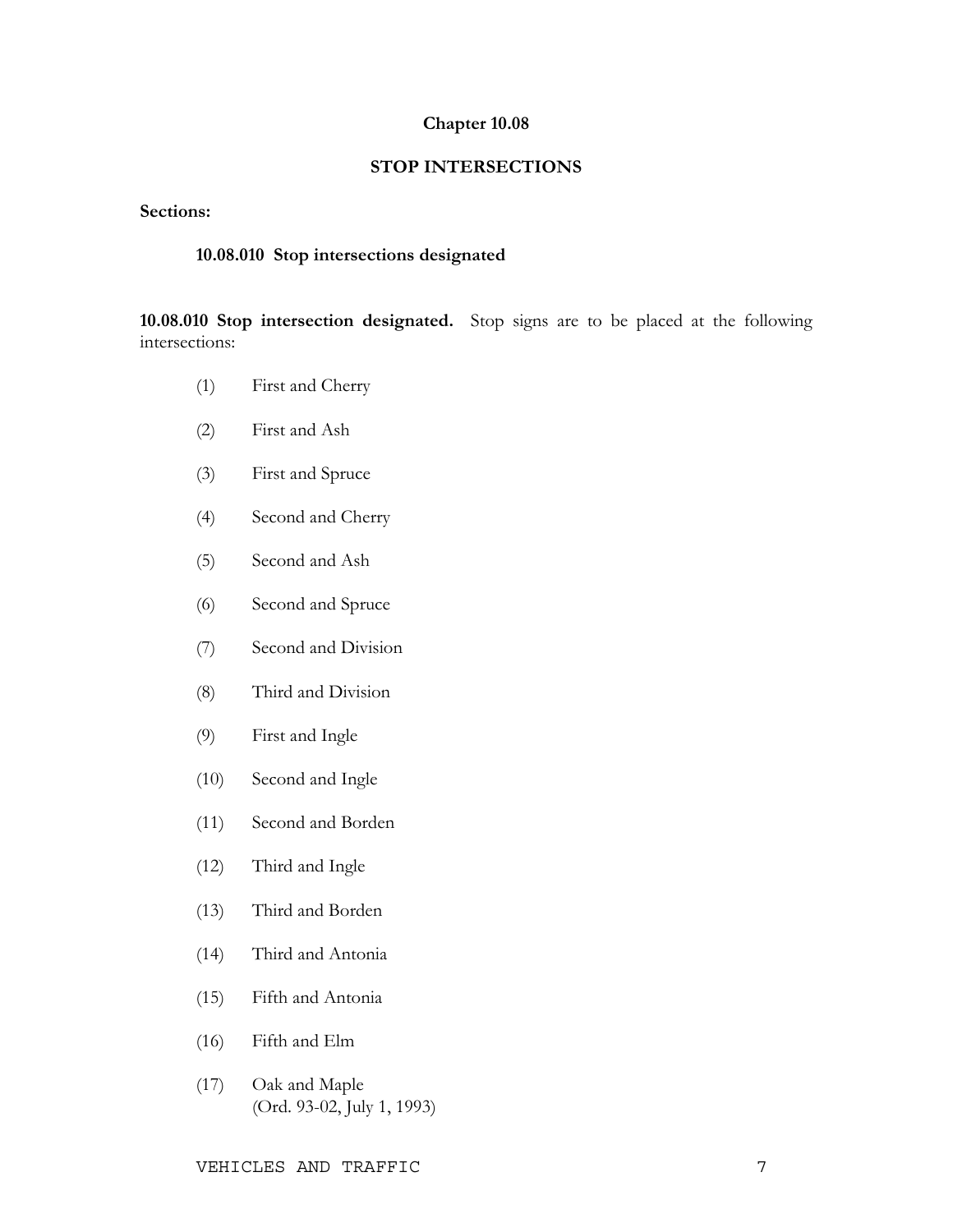# **YIELD INTERSECTIONS**

**Sections:** 

# **10.09.010 Yield intersections designated**

**10.09.010 Yield intersections designated.** Yield signs are to be placed at the following intersections:

(1) At the intersection of First and Borden (Ord. 93-02, July 1, 1993)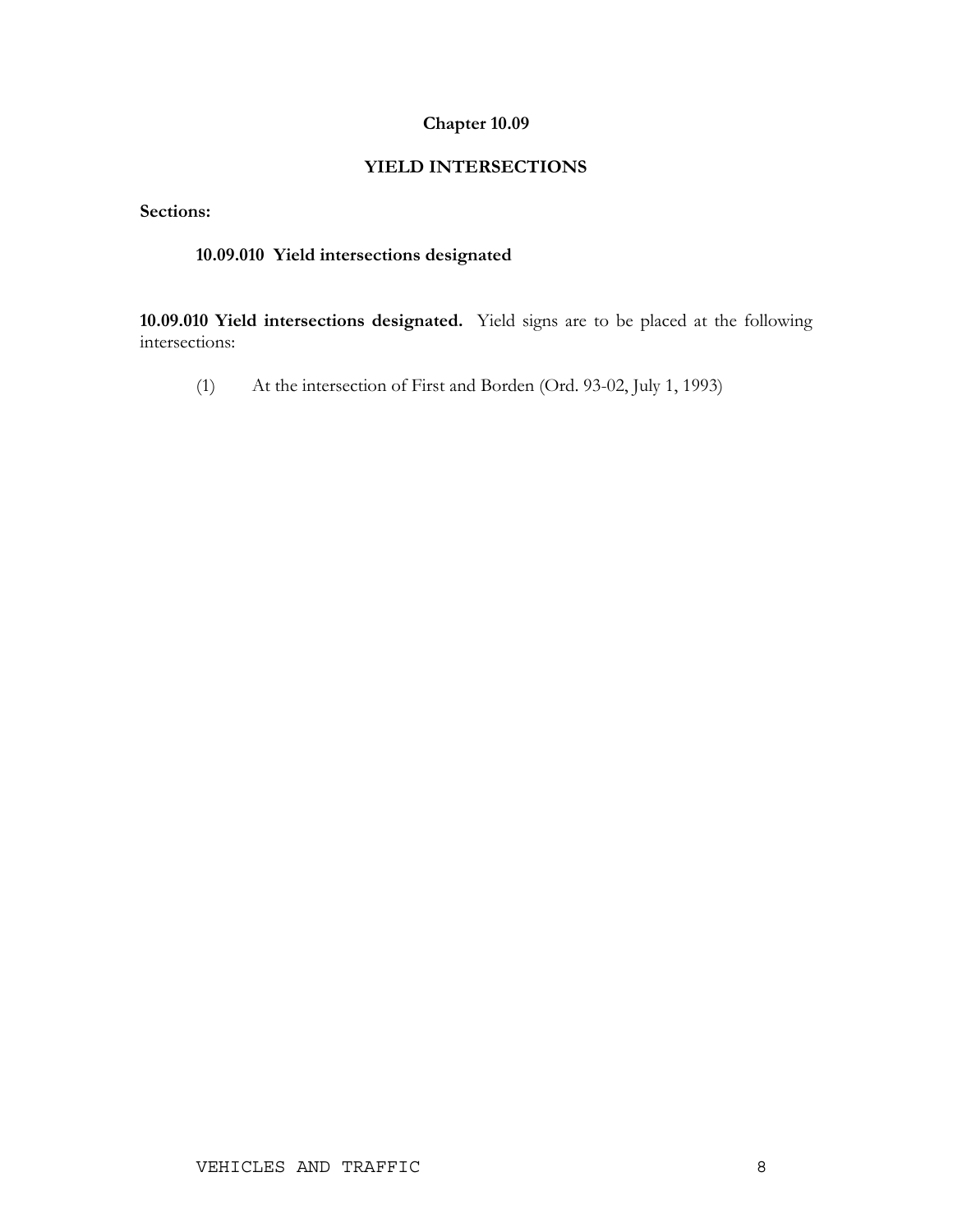# **PARKING**

### **Sections:**

#### **10.16.120 Angle parking areas designated**

#### **10.16.120 Angle parking areas designated.**

(1) The parking of all vehicles including motor vehicles, motor bicycles, wagons, buggies, and every vehicle on wheels of any kind whatsoever, shall be at an angle of 45 degrees with the curb, the right side of the vehicle to be nearest the curb, on Oak Street between St. John's Street and Indiana State Highway No. 64 in said town. (Ord. 26, SII, July 2, 1935)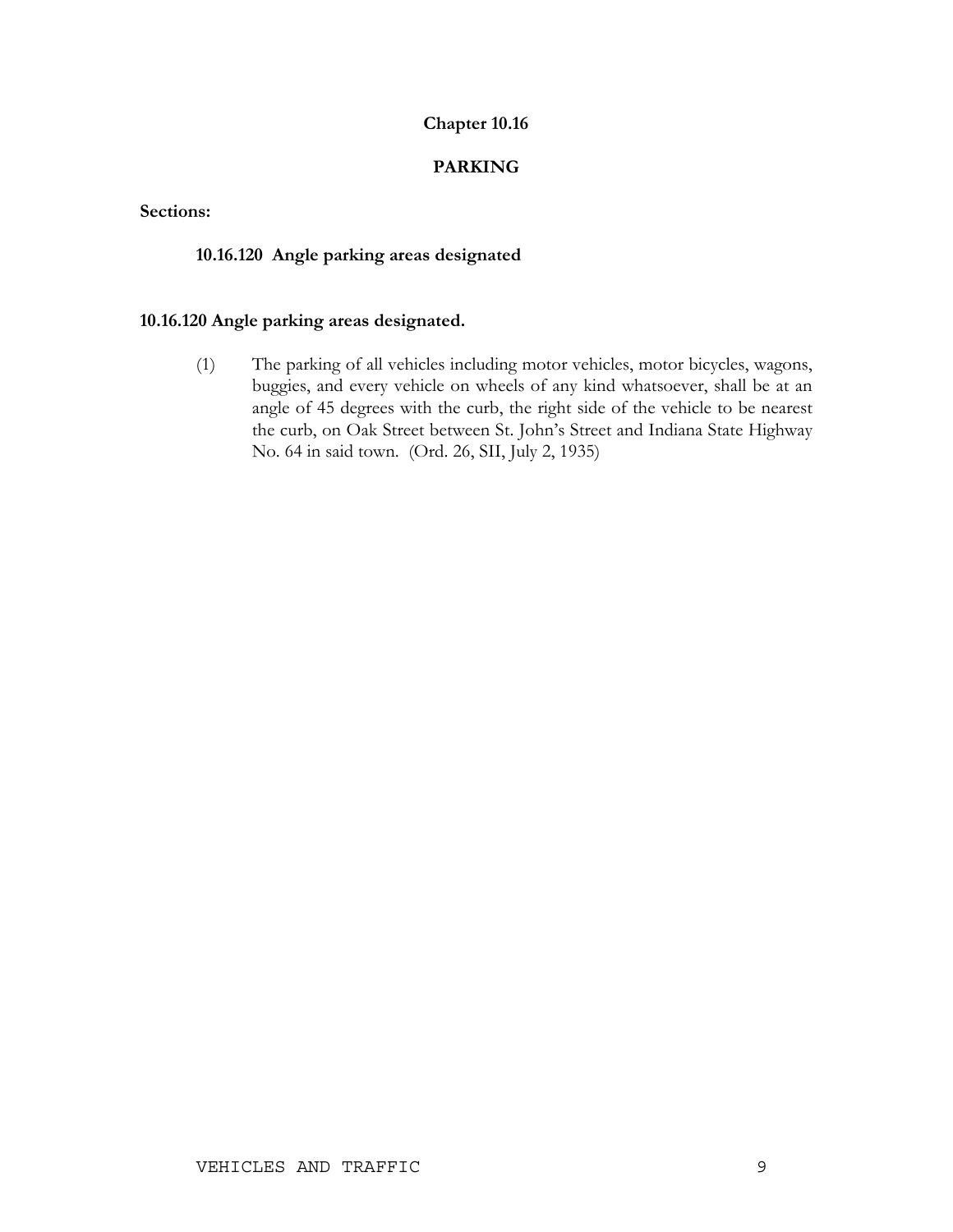# **TRUCK ROUTES AND WEIGHT LIMITS**

**Sections:** 

| 10.32.010 | Truck hauling permit required                           |
|-----------|---------------------------------------------------------|
| 10.32.020 | Applies to all town streets, except state highways      |
| 10.32.030 | <b>Exemptions</b>                                       |
| 10.32.040 | Determination by Town Board of designated weight limits |
| 10.32.050 | Erection and maintenance of weight limit signs          |
| 10.32.060 | Provisions in 10.32.040 Effective when                  |
| 10.32.070 | Issuance of truck hauling permit/bond                   |
| 10.32.080 | Penalty for conviction                                  |
| 10.32.090 | Rights upon violation                                   |
| 10.32.100 | Ordinance effective when                                |
|           |                                                         |

**10.32.010 Truck hauling permit required.** All persons, companies, corporations, partnerships and other legal entities shall be required to obtain a Truck Hauling Permit prior to operating any motor vehicle upon any highway or street within the jurisdiction of the Town of Birdseye, Indiana, if the total gross vehicle weight is in excess of 13 Tons (26,000 pounds), except as hereinafter provided. (Ord. 94-02, S1, April 7, 1994) (Ord. 90-02, S1, May 3, 1990)

**10.32.020 Applies to all town streets, except state highways.** This Ordinance (Chapter) shall apply to all highways in the Town of Birdseye Highway System under the jurisdiction of the Town Council of the Town of Birdseye, Indiana, except highways in the State Highway System and the State maintained

routes thereof. (Ord. 94-02, S2, April 7, 1994) (Ord. 90-02, S2, May 3, 1990)

**10.32.030 Exemptions.** The exemptions set forth below, as contained in I.C.9-8-1-19; - 19.9; and -21(b) and I.C. 9-1-1-2(j), and (k) shall apply to this Ordinance (Chapter).

#### I.C. 9-8-1-19 Highway construction vehicles; permit

The provisions of this act shall not apply to vehicles while engaged in the construction of public highways when the movement of such vehicles is confined wholly to such highway or roads, or sections thereof actually under construction and not yet opened to unlimited public use: Provided, that the owner or operator of such vehicle first obtains from the proper authority having jurisdiction, a permit in writing allowing such operation.

#### I.C. 9-8-1-19.9 Exempted machinery and equipment

The provisions of this chapter shall not apply to machinery or equipment used in highway construction or maintenance by the state highway commission, counties, or municipalities; nor to farm drainage machinery: nor to implements of husbandry, when so constructed that they can be moved without material damage to the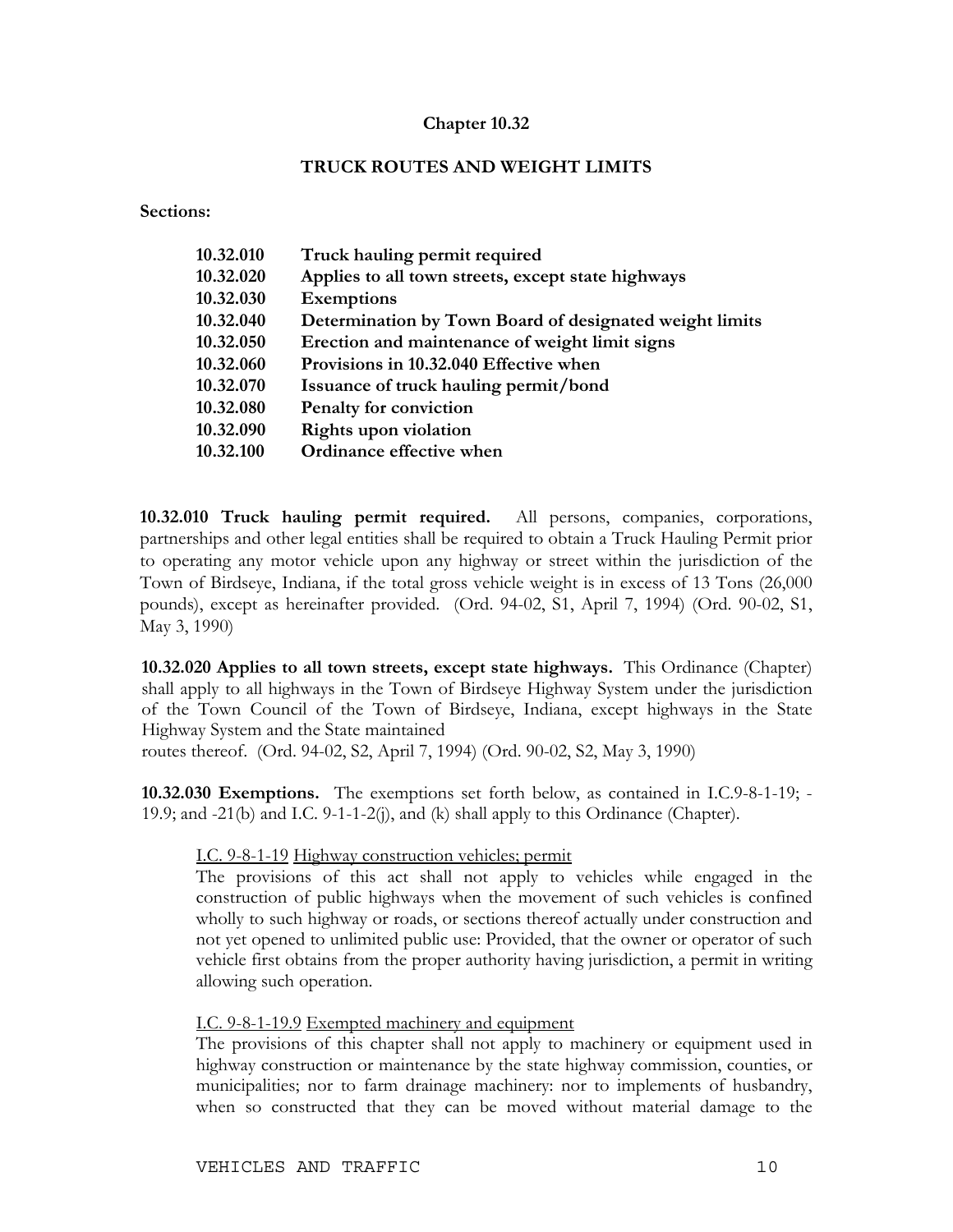highways; nor as limiting the width or height of farm vehicles when loaded with farm products: and the vehicles enumerated in this section may be moved or operated as to avoid any material damage to the highway, or unreasonable interference with other highway traffic. For the purpose of this chapter, any truck hauling unprocessed leaf tobacco is a farm vehicle loaded with a farm product.

### I.C. 9-8-21(b) Implement of Husbandry defined

"Implement of husbandry" means special farm machinery and farm machinery as defined in IC 1971, 9-1-1-2 as well as other self-propelled equipment, specially adapted to be capable of both over-the-road and off-road usage, for the transportation and application of plant food materials or agricultural chemicals and vehicles designed to transport farm implements.

### I.C.  $9-1-1-2(i)$  Definitions

Special Farm Machinery - Every paint spray outfit, all livestock dipping equipment and seed cleaning and treating equipment, when mounted and transported upon a trailer using the public highways.

### I.C. 9-1-1-2(k) Definitions

Farm Machinery - Every grain and bean separator, combine, corn picker, ensilage cutter, corn shredder, corn sheller, hay raker, manure spreader, portable saw mill, all well drilling machinery, and all seeding, cultivating and harvesting machinery.

There shall also be exempted from the provisions of this Ordinance (Chapter) any bus owned by or under contract with a public school corporation and used for purposes of transporting children to and from school or school sponsored activities. (Ord. 94-02, S3, April 7, 1994) (Ord. 90-02, S3, May 3, 1990)

**10.32.040 Determination by Town Board of designated weight limits.** The Town Council of Birdseye, Indiana, shall determine, in its sole discretion, the town highways and streets, and portions thereof, which shall be closed or which shall be limited to vehicles not exceeding a total gross vehicle weight as determined by said Councilmen for each of said town highways and streets as from the time to time designated by said Board of Trustees, as hereinafter provided.

Upon adoption of this Ordinance, the total gross vehicle weight limit on all town highways and streets is established to be a maximum of (1) tons (2,000 pounds), except that the following streets shall have no maximum limit:

Second Street between State Road #145 and Ingle Street;

Ingle Street between Second Street and Third Street;

Third Street between State Road #145 and Ingle Street.

The determination of street closings and limitations may be altered or amended from time to time by the addition or deletion of streets or portions thereof or by the increase or decrease of weight limits for any of said streets, as shall be determined to be necessary in the sole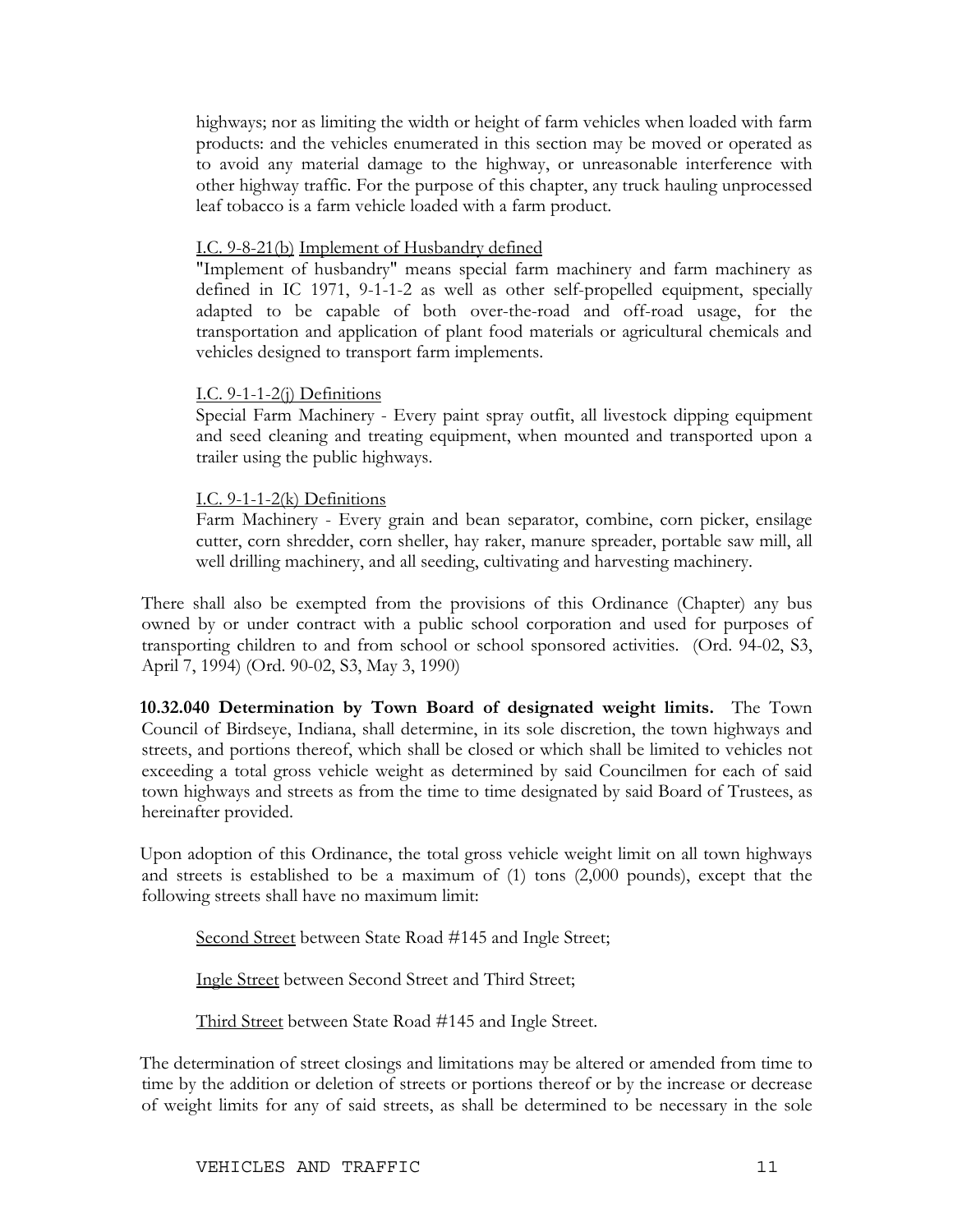discretion of said Town Council. (Ord. 94-02, S4, April 7, 1994) (Ord. 90-02, S4, May 3, 1990)

**10.32.050 Erection and maintenance of weight limit signs.** The Town Street Department is now authorized and directed to erect and maintain signs designating the provisions of this Ordinance (Chapter) at each highway and street entering the Town of Birdseye, Indiana. (Ord. 94-02, S5, April 7, 1994) (Ord. 90-02, S5, May 3, 1990)

**10.32.060 Provisions in 10.32.040 Effective when.** The provisions of section 10.32.040 of this Chapter shall not be effective until signs designating the closing or weight limits are erected and maintained as provided in section 10.32.050 of this Ordinance (Chapter). (Ord. 94-02, S6, April 7, 1994) (Ord. 90-02, S6, May 3, 1990)

**10.32.070 Issuance of truck hauling permit/bond.** Truck Hauling Permits shall be issued by the Clerk-Treasurer of Birdseye, Town Office, Birdseye, Indiana. Prior to issuing any Truck Hauling Permit for any vehicle which shall be using a specific Town highway or street for a continuous or extended period of time, as determined by the Board of Trustees in its sole discretion, the Clerk-Treasurer shall follow the procedures adopted thereto by the Town Council, including the requirement that the owner of said vehicle shall post with the Clerk-Treasurer a cash and surety bond, at least 20% of which shall be a cash bond in a form approved by the Board of Trustees, said bond equaling not more than \$30,000.00 per mile for each mile of surfaced blacktop road to be used, not more than \$20,000.00 per mile for each mile for chip and seal road to be used, not more than \$5,000.00 per mile for each mile of gravel road to be used by said owner. Said cash and surety bond shall insure and save harmless the Town of Birdseye, Indiana, from maintenance of damage to, and repairs to said street while said bond is in effect.

The cash portion of the bond shall be invested by the Town in a savings account or certificate in a depository of public funds in a savings account or certificate in the name of the Town with interest earned thereon to be credited to the individual, partnership or company filing the bond. The Town shall withdraw from said cash bond for the purpose of maintaining and repairing streets for which the bond was filed under the following procedure.

When the Town Council finds that a bonded highway or street is in need of repair or maintenance, it shall give three (3) days notice by receipted mail, return receipt requested or delivered in person to the users of said highway or street to repair or maintain the same to its satisfaction. If needed maintenance or repair is not done within three (3) days of delivery of the notice, the Town Council will cause to be made the necessary repairs or provide the needed maintenance. After the maintenance or repair work is done, those persons, partnership or companies bonded to keep the road maintained and in repair are to be notified of the amount expended for such maintenance and repair and their proportionate part of such cost, which shall be paid to the Birdseye Town Clerk-Treasurer within seven (7) days. If said sums are not paid, the Town shall withdraw the sum required from the cash bond to pay for the repair and maintenance and notify the person, partnership or company of the withdrawal. Within ten (10) days thereafter cash equal to the amount of the expenditure must be deposited by the holders of the permits with the Town Clerk-Treasurer to maintain their twenty (20) percent cash bond. If said bond is not maintained at twenty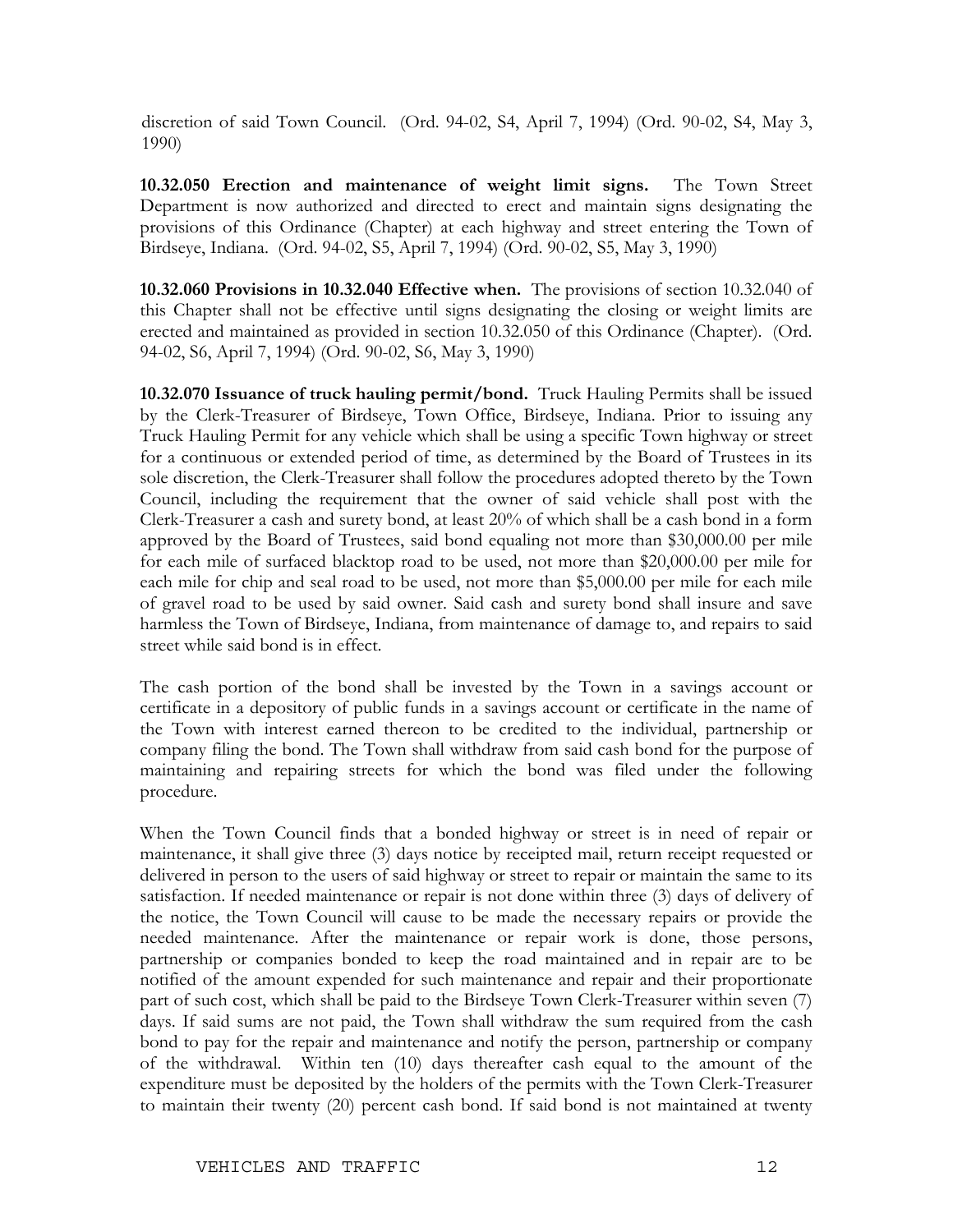(20) percent the Town Council may order that their permit be revoked until such time as the proper bond is filed.

Provided, however, the owners of vehicles having surety bonds with the Town of Birdseye in existence as of the effective date of this ordinance which allow for use of specific highways and streets having weight limits thereon shall not be required to place additional bonds on said specific town highways and streets. The owners of vehicles who have continuously used, operated over, and satisfactorily maintained, in the sole discretion of the Town Council, designated town highways and streets for five (5) immediately preceding years and who have not been in default on, sued upon, or forfeited bonds on said highways and streets may provide bond of an approved surety in the amounts hereinabove provided in lieu of a cash bond. (Ord. 94-02, S7, April 7, 1994) (Ord. 90-02, S7, May 3, 1990)

**10.32.080 Penalty for conviction.** Upon conviction of violation of this ordinance, any such person shall for the first conviction thereof be punished by a fine of not more than \$100.00; for a second such conviction within one year thereafter, such person shall be punished by a fine of not more than \$200.00, upon a third or subsequent conviction, within one year after the first conviction, such person shall be punished by a fine of not more than \$500.00. (Ord. 94-02, S8, April 7, 1994) (Ord. 90-02, S8, May 3, 1990)

**10.32.090 Rights upon violation.** Law enforcement personnel, owners and operators of vehicles shall have the same rights upon violation of this ordinance as set forth in I.C. 9-8- 13,-14, -15, -17, -18, and -22. (Ord. 90-02, S9, May 3, 1990)

**10.32.100 Ordinance effective when.** This Ordinance shall be in effect on and after April 7, 1994. (Ord. 94-02, S10, April 7, 1994) (Ord. 90-02, S10, May 3, 1990)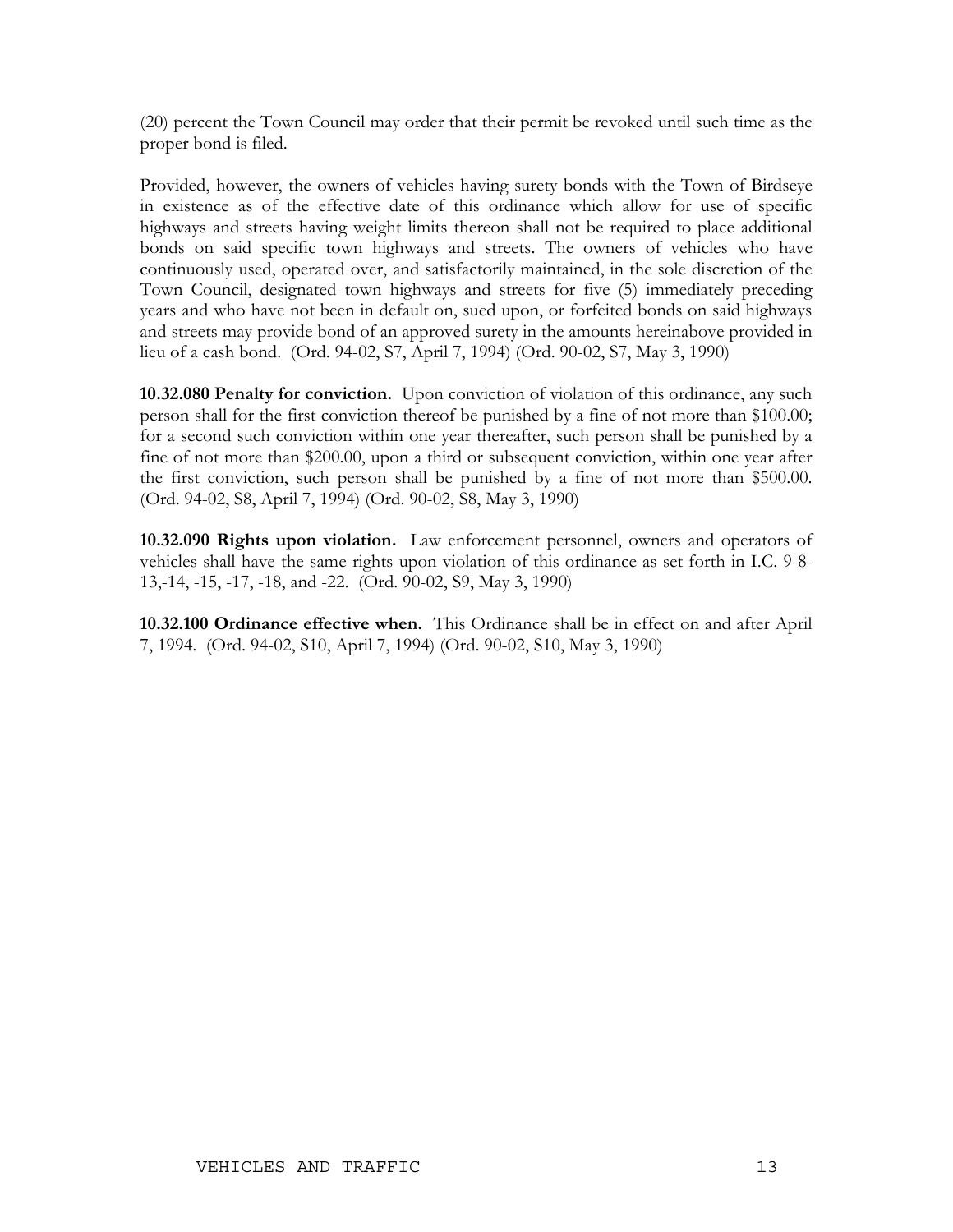# **OPERATION OF VEHICLES**

**Sections:** 

#### **10.36.050 U-turns**

**10.36.050 U-turns.** It shall be unlawful for the operator of any vehicle to make a "U" turn upon any street or highway within said town at any point other than the intersection of any two streets, or any street and highway. Anyone who shall violate any of the provisions of this Ordinance shall be fined in any amount, not less than five (\$5.00) dollars and not more than twenty-five (\$25.00) dollars for each offense. (Ord. 26, SIII and IV, July 2, 1935)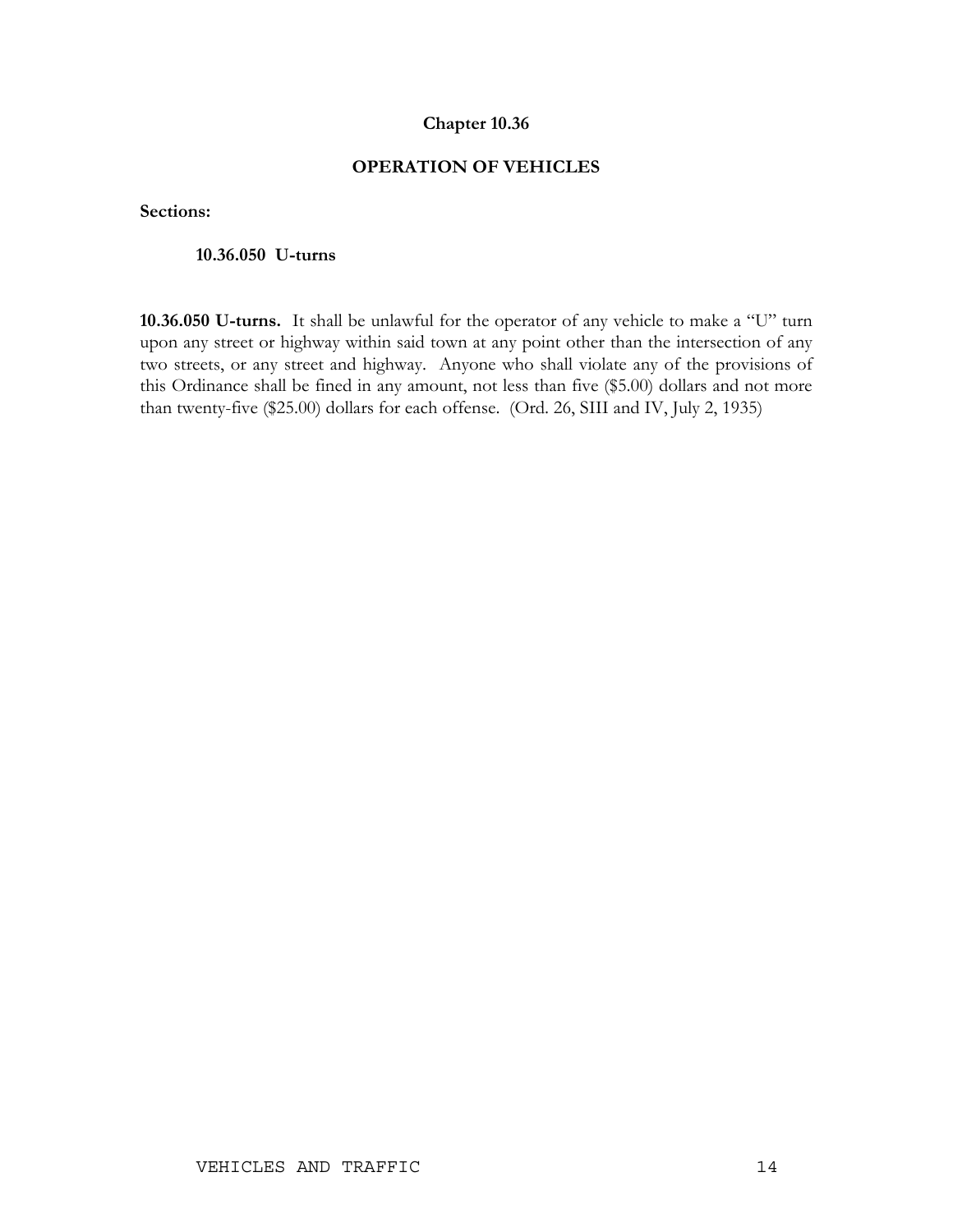### **SPEED LIMITS**

**Sections:** 

**10.40.010 Maximum speed limit 10.40.020 Exceptions 10.40.080 Penalty for violation** 

**10.40.010 Maximum speed limit.** That it shall be unlawful for any person to operate any motor vehicle or motor bicycle upon any street or highway within the corporate limits of the town of Birdseye, Indiana, at a speed greater than twenty (20) miles per hour. (Ord. 26, S1, July 2, 1935)

**10.40.020 Exceptions.** The speed limit on Berg's Lane is set at 30 m.p.h. (Ord. 93-02, July 1, 1993)

**10.40.080 Penalty for violation.** Anyone who shall violate any of the provisions of this Ordinance shall be fined in any amount, not less than five (\$5.00) dollars and not more than twenty-five (\$25.00) dollars for each offense. (Ord. 26, SIV, July 2, 1935)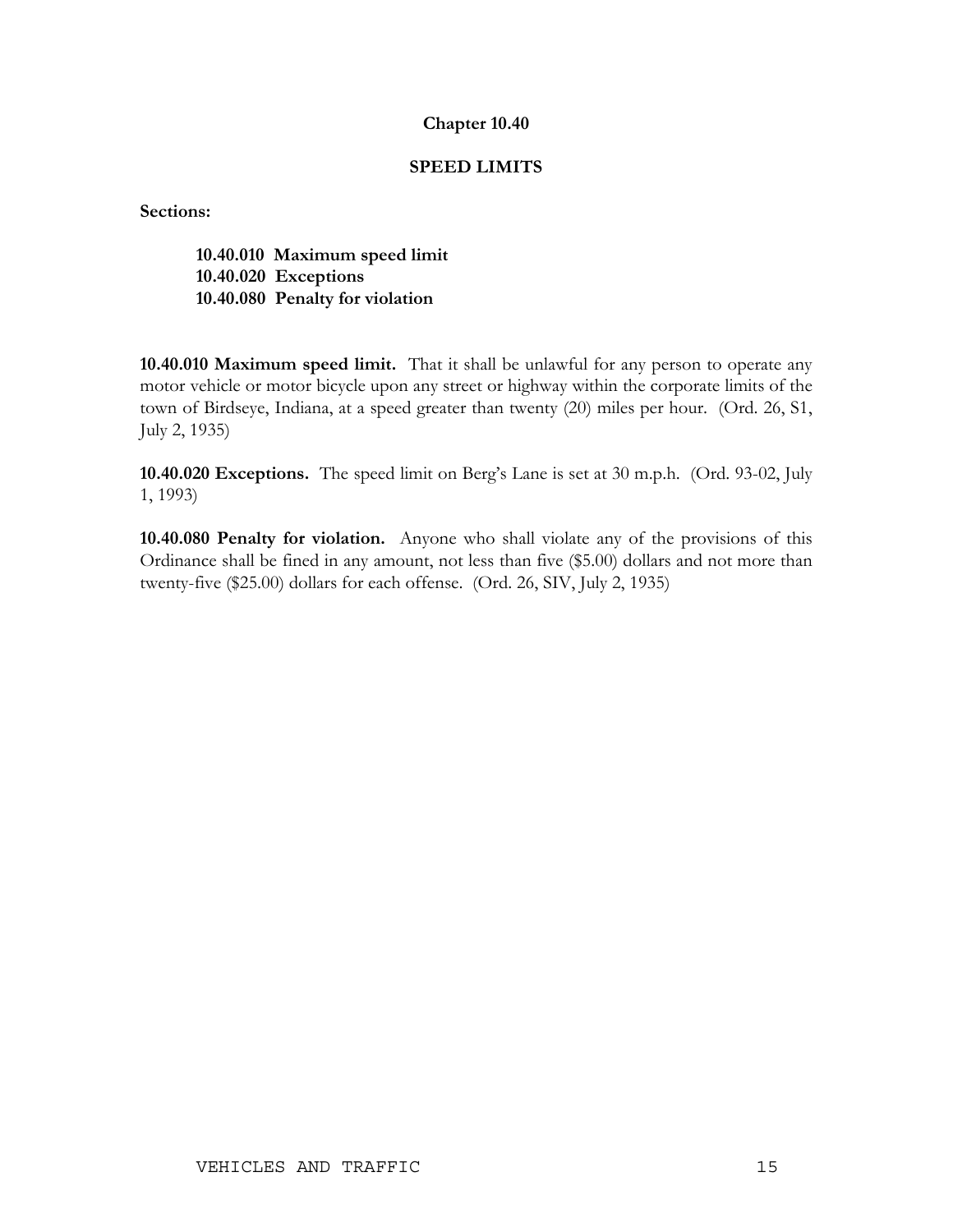## **VEHICLE IDENTIFICATION NUMBER**

**Sections:** 

**10.60.010 Fee for inspection 10.60.020 Collection of fee 10.60.030 Remittance and deposit of fee** 

**10.60.010 Fee for inspection.** Anyone requesting a Vehicle Identification Number Inspection is required to pay a \$5.00 fee. (Res. 89-01, Jan. 5, 1989)

**10.60.020 Collection of fee.** The Town Marshal shall upon completion of inspection collect this fee. (Res. 89-01, Jan. 5, 1989)

**10.60.030 Remittance and deposit of fee.** The Town Marshal shall remit the collected fee to the Clerk-Treasurer for deposit into the appropriate fund. (Res. 89-01, Jan. 5, 1989)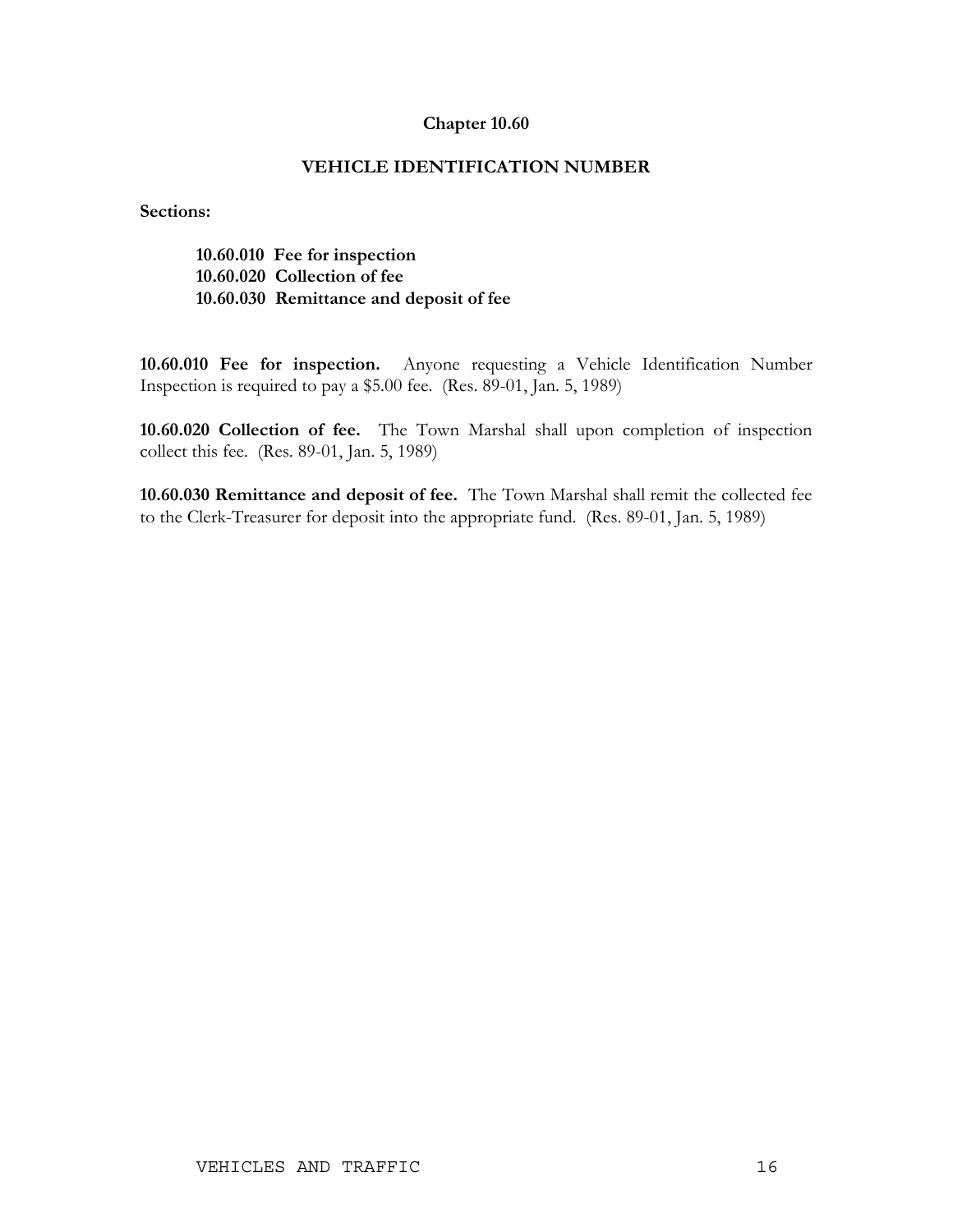# **ABANDONED VEHICLES**

#### **Sections:**

**10.62.010 Definitions 10.62.020 Prohibition 10.62.030 Removal and disposal 10.62.040 Disposition and sale 10.62.050 Exempt vehicles 10.62.060 Charges for removal and storage** 

**10.62.010 Definitions.** As defined below unless the context otherwise indicates:

- (1) "Vehicle" means any motor vehicle, automobile, motorcycle, truck, trailer, semitrailer, truck tractor, bus, school bus, house car, or motor bicycle. (Ord. 94-03, S1(1), June 2, 1994)
- (2) "Abandoned" when used in conjunction with the term vehicle means:
	- A. Any vehicle located on public premises which does not have lawfully affixed thereto or displayed thereon a valid unexpired license plate permitting its operation upon the highways of the State of Indiana.
	- B. Any vehicle which is parked or located on public premises continuously without being moved for a period of three days, except next to the legal or temporary residence of the owner.
	- C. Any vehicle parked or located on public premises illegally or in such as to constitute a hazard or obstruction to the movement of pedestrian or other vehicle traffic on a public right-of-way, street of highway.
	- D. Any vehicle that has remained on private premises without the consent of the owner or person in control of such premises for more than forty-eight hours.
	- E. Any vehicle from which there has been removed the engine or transmission or differential or which is otherwise partially dismantled or inoperable and left unattended on private premises in a location visible from public premises for a period of thirty (30) days or more.
	- F. Any vehicle from which there has been removed the engine, transmission or differential or that is otherwise partially dismantled or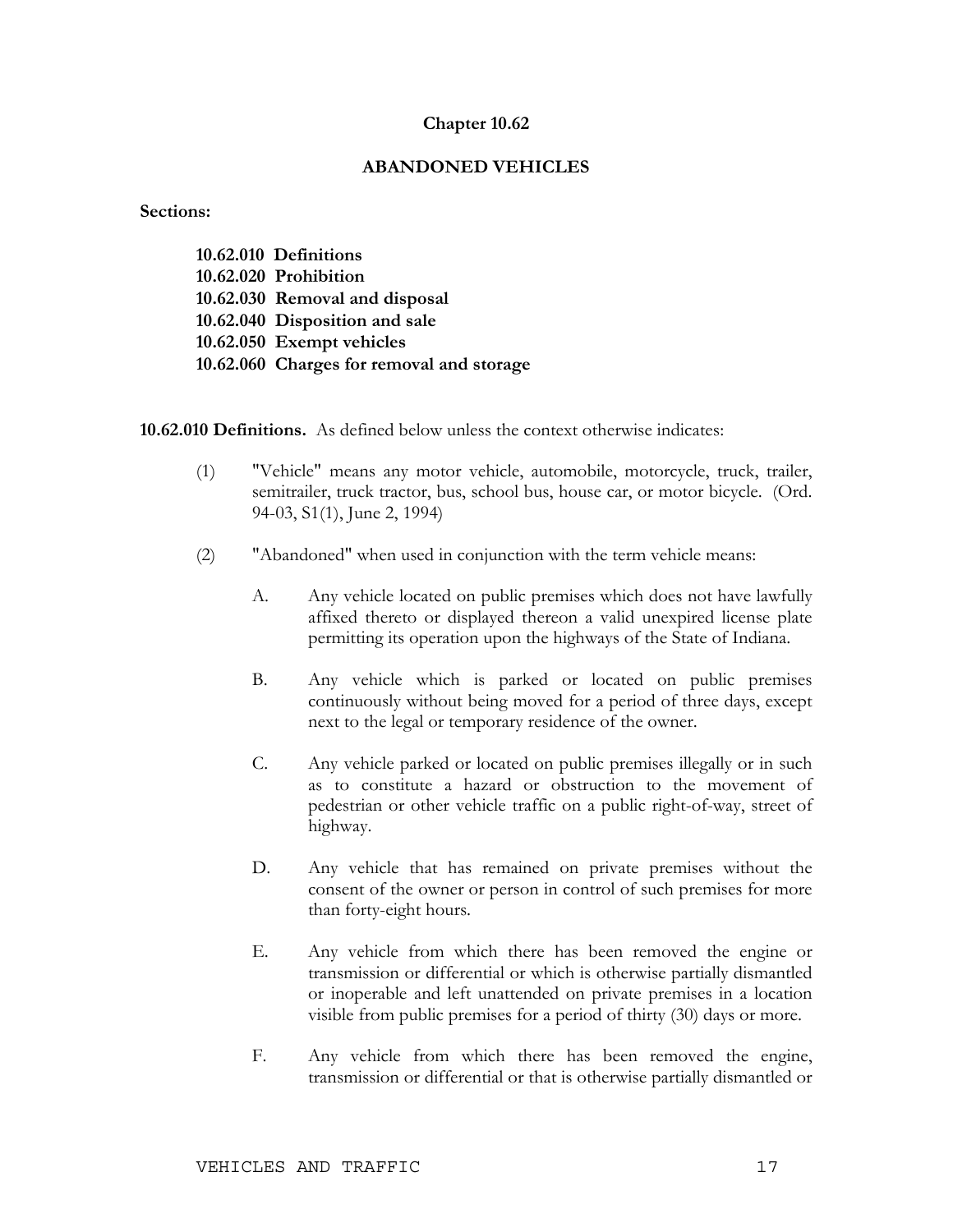inoperable and left on public premises. (Ord. 94-03, S1(2), June 2, 1994)

- (3) "Public premises" means any public right-of-way, street, highway, alley, park, or other state, county, or municipally owned property. (Ord. 94-03, S1(3), June 2, 1994)
- (4) "Private premises" means all privately owned property which is not classified within the definition of public premises. (Ord. 94-03, S1(4), June 2, 1994)
- (5) "Person" means all natural persons, firms, partnerships, corporations, associations and organizations. (Ord. 94-03, S1(5), June 2, 1994)
- (6) "Officer" means any regular member of the Indiana State Police, Sheriff Department, or the Birdseye Town Marshal. (Ord. 94-03, S1(6), June 2, 1994)
- (7) "Bureau" shall mean the Bureau of Motor Vehicle of the Sate of Indiana. (Ord. 94-03, S1(7), June 2, 1994)
- (8) "Owner" means the last known record title holder to a vehicle according to the records of the Bureau of Motor Vehicles of the State of Indiana. (Ord. 94-03, S1(8), June 2, 1994)
- (9) "Disposal agent" means any firm or individual engaged in the business of converting vehicles and parts of vehicles into processed scrap or scrap mental. (Ord. 94-03, S1(9), June 2, 1994)
- (10) "Parts" means all component parts of a vehicle which are in a state of disassembly or are assembled with other vehicle component parts, but which, in their state of assembly do not constitute a complete vehicle. (Ord. 94-03, S1(10), June 2, 1994)

**10.62.020 Prohibition.** No person shall abandon his vehicle or parts thereof, on any public premises or on any private premises in a location which is visible from public premises. (Ord. 94-03, S2, June 2, 1994)

**10.62.030 Removal and disposal.** The Birdseye Town Marshal is assigned the responsibility for and shall remove vehicles defined as abandoned under the provisions of this Ordinance (Chapter).

(1) When the Birdseye Town Marshal finds a vehicle or parts believed to be abandoned, he will make reasonable attempt to ascertain and contact the owner. Immediately after contacting the owner, or after making reasonable attempt to contact the owner, if ascertained, the vehicle or parts shall be tagged with a notice containing the following information.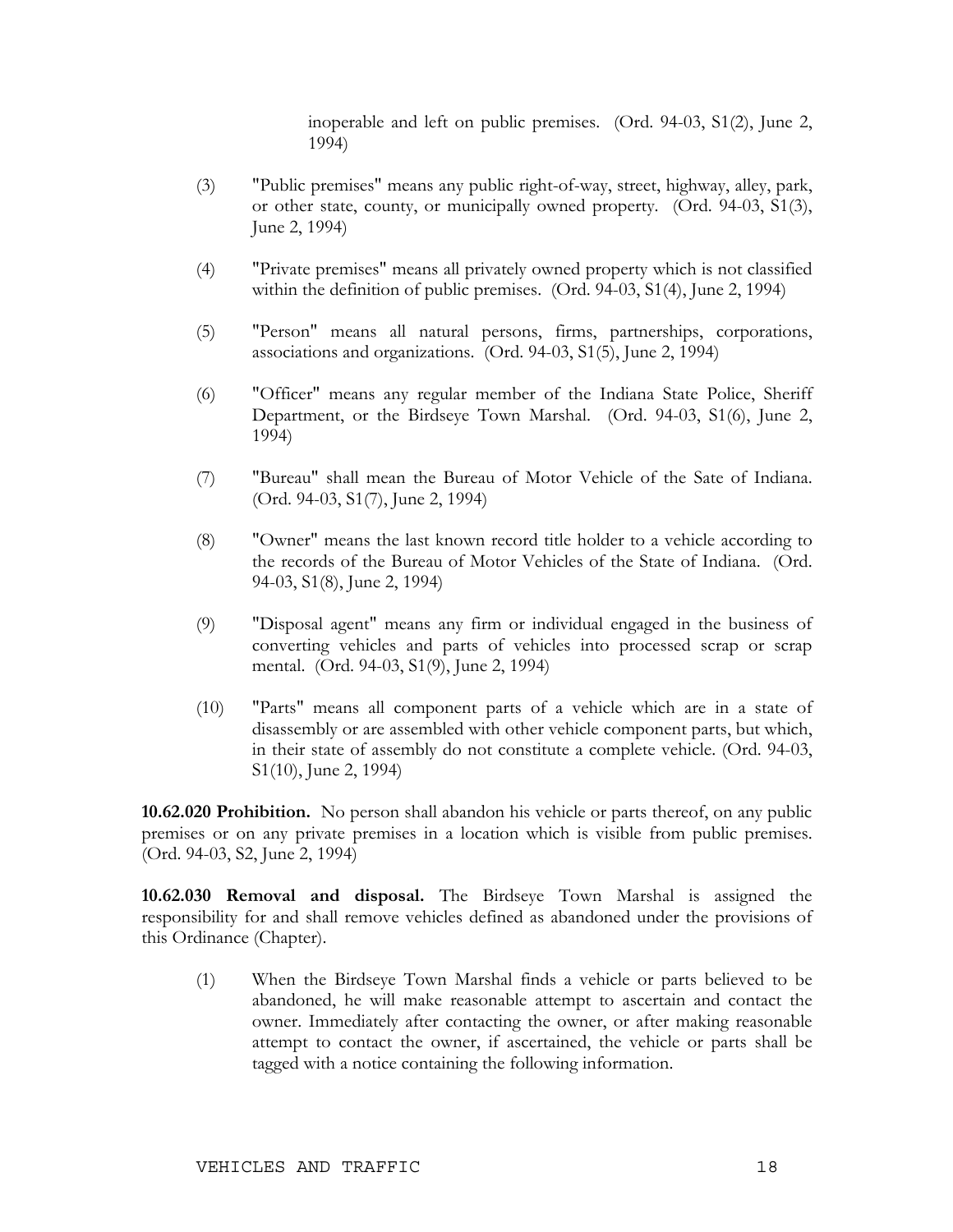- A. The date, time, officers name, public agency address and telephone number to contact for information.
- B. That the vehicle or parts are considered abandoned.
- C. That the vehicle or parts will be removed after 72 hours from the time of such tagging.
- D. That the owner, will be held responsible for all costs incidental to the removal, storage and disposal of said vehicle or parts.
- E. That the owner may avoid costs by removal of the vehicle or parts within such 72 hours. (Ord. 94-03, S3(1), June 2, 1994)
- (2) If the tagged vehicle or parts are not removed within that 72 hour period, the officer shall prepare a written abandoned vehicle report of the vehicle or parts and photographs shall be taken to describe the condition of the vehicle or parts. (Ord. 94-03, S3(2), June 2, 1994)
- (3) Within 48 hours after removal of an abandoned vehicle or parts to a storage area the owner and or leinholder of the vehicle or vehicle parts will be advised by first class mail that the vehicle or parts have been impounded at a certain location and must be removed within 15 days of the date of mailing of the notice and advising that the vehicle or parts will be disposed of after that time. The owner or leinholder will also be advised that all costs incurred in removing and storing the vehicle or parts are his legal responsibility. (Ord. 94-03, S3(3), June 2, 1994)

# **10.62.040 Disposition and sale.**

- (1) If the vehicle or parts are in such condition that the vehicle identification number or other means of identification are not available to determine the owner or leinholder, the vehicle may be disposed of without notice. (Ord. 94-03, S4(1), June 2, 1994)
- (2) If the owner or leinholder does not appear within 15 days after the mailing of notice, the Bureau of Motor Vehicles or the Town shall sell the vehicle or parts to the highest bidder at a public sale conducted after the notice under I.C. 5-3-1, except that only one newspaper insertion one week before the public sale shall be required. A certificate of sale will be issued to the purchaser. (Ord. 94-03, S4(2), June 2, 1994)
- (3) The proceeds from the sale of an abandoned vehicle in accordance with paragraph (2) above shall be first credited against all costs incident to the removal, storage and disposal of such vehicles or parts, and the Town Clerk/Treasurer shall remit such excess to the owner or leinholder, if known. (Ord. 94-03, S4(3), June 2, 1994)